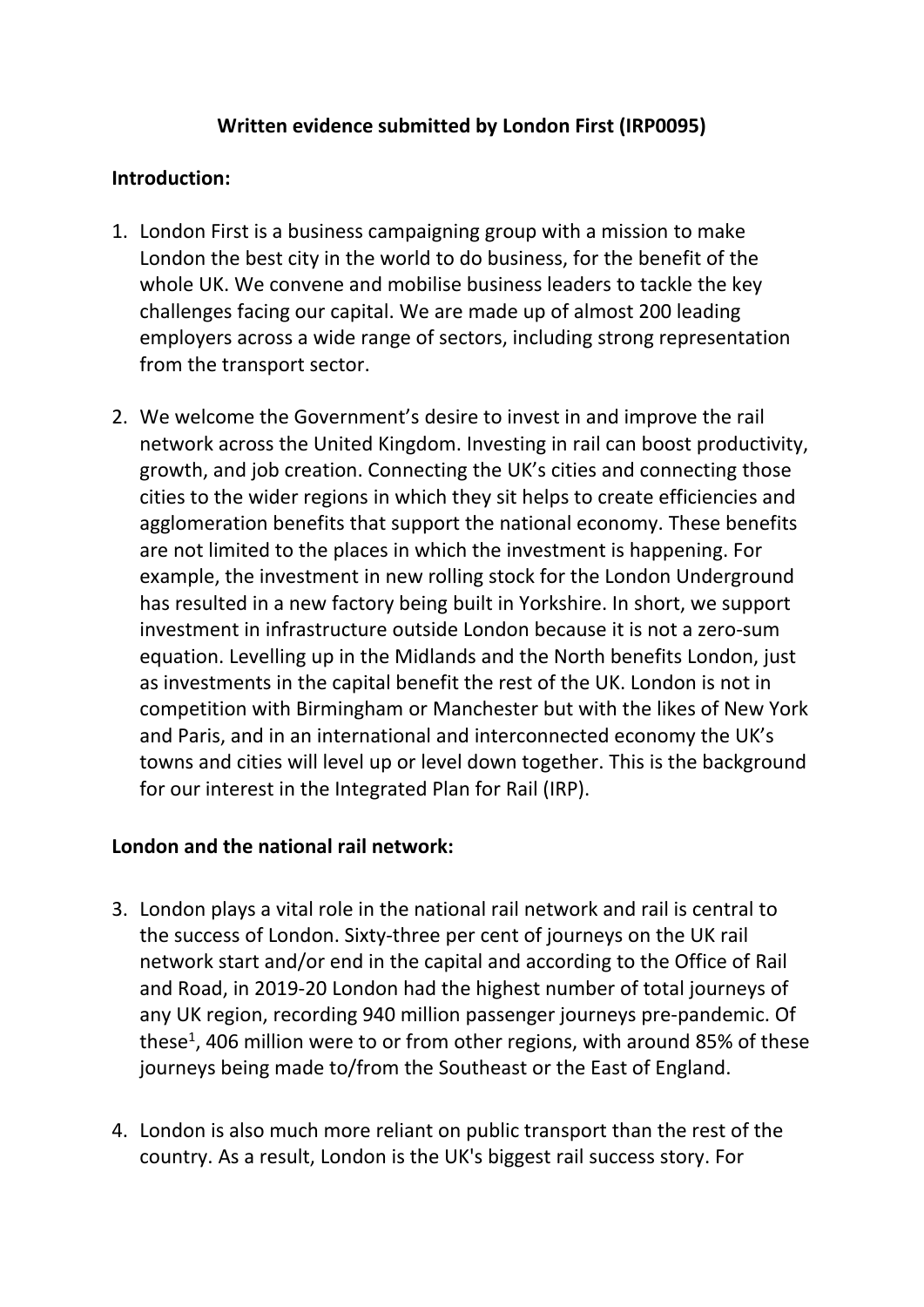example, 49%<sup>2</sup> of commuters usually travel to work by public transport, while only 3 in 10 Londoners drive to work – less than half the rate of any other region in the UK. The numerous benefits of this, including reducing emissions and journey times and encouraging higher levels of walking and cycling, are reflective of long-term government goals for both the green transition and public health. Levelling up through rail investment must not lead to levelling down of the parts of the network that function effectively and support the region of the UK that provides the largest per capita tax surplus to the Treasury (over £4,300 per person per year pre-covid).

5. In this context it is worth noting that – notwithstanding the emergency agreements with train operating companies and Transport for London (TfL) – rail in London currently faces a funding shortage. TfL is responsible for providing many of these services and, pre-pandemic, received more than 70% of its revenue from passengers. With commuter numbers still down on pre-pandemic levels, revenues remain substantially below the sustainable level required. The experience of many London rail users will be shaped as much by the scale and nature of TfL's long-term funding settlement as by the decisions taken on the national network. Similarly, many commuter rail services are facing significant reductions despite the level of post-pandemic demand being highly uncertain, as it will remain for a number of months or years. Whilst travel patterns are bound to have changed as a result of the pandemic, it is too soon to draw meaningful conclusions and service levels should not be allowed to be a constraint on recovery in the short term. And any integrated plan for the UK's rail network must recognise the needs of all regions of the country and provide adequate funding.

#### **Connectivity and infrastructure:**

- 6. The rail network itself is complex and changes to plans in the North of England can have significant consequences for London termini. The IRP recognises this in relation to HS2 and Euston, and whilst single phase construction at the station will ease disruption the delayed timetable (completion is now expected in 2035) and lack of resolution to the connection with HS1 are both disappointing.
- 7. Similarly, it is clear that the IRP represents a reduction in connectivity, capacity, and productivity gains when compared to the commitments that had been made prior to its publication. This is primarily due to the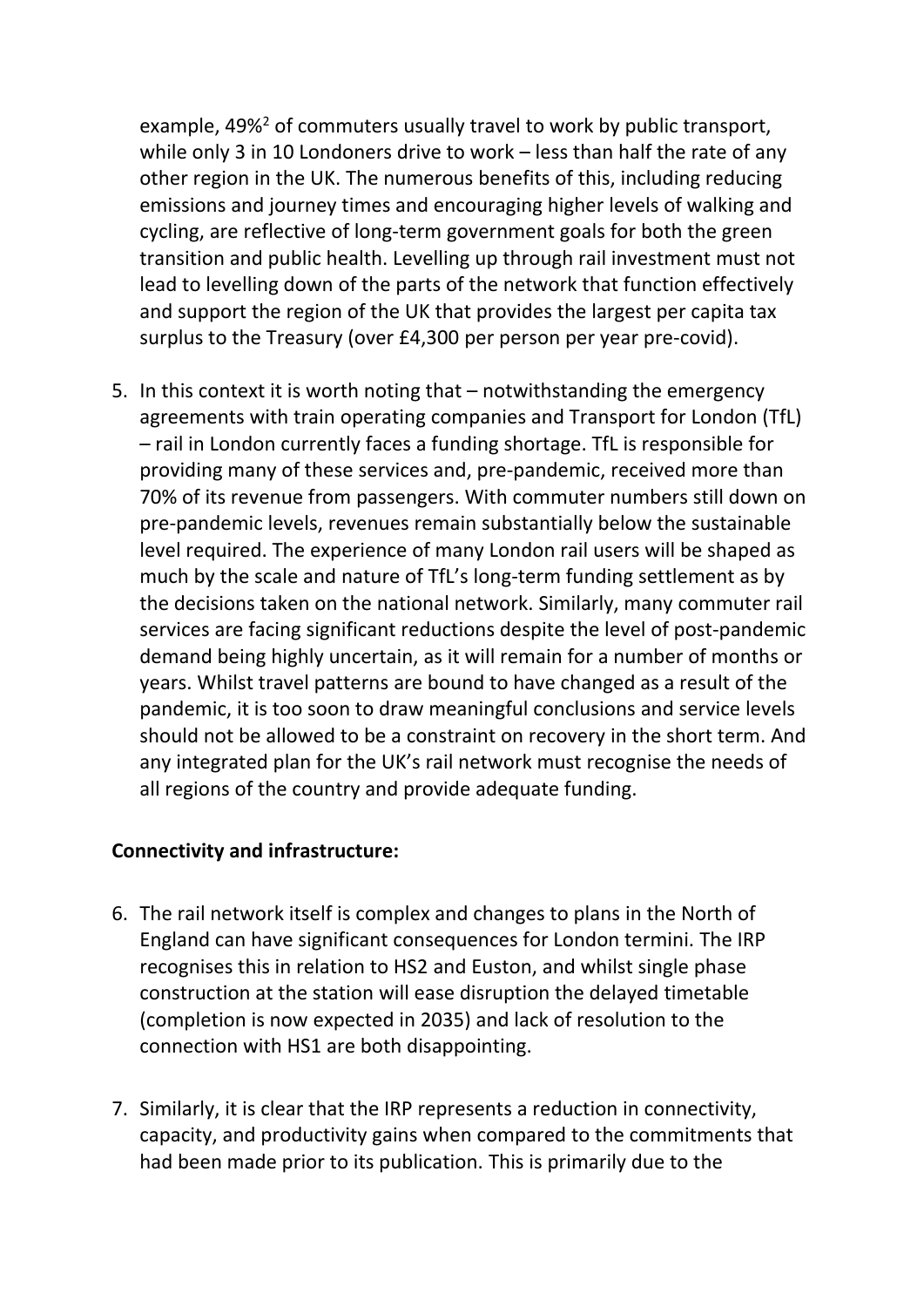cancellation of the eastern leg of HS2. The UK's high speed rail spine will now only run between London, the West Midlands and the North West. While this helps to overcome the north-south divide, it is likely to create a new east-west divide, with half the country being left to make do with Victorian infrastructure. The promised upgrades are likely to be hugely disruptive, delivered to a similar timeline to the original plans, but deliver less in terms of connectivity and capacity.

## **Opportunities for greater integration:**

- 8. Integration is not, however, all about hard infrastructure. Any meaningful integrated rail plan should address the future of fares and ticketing across the UK. The aspiration for "London-style" ticketing technology in other large cities is to be applauded, but it remains unclear what the strategy is for national level integration. There is a risk that the development of multiple regional back-office functions prevents the simple, seamless, and unified customer experience to which the Williams-Shapps Plan for Rail aspires. For London, the interaction between the national rail network and TfL services is particularly pertinent. Ticketing within London works extremely well in and of itself but quickly becomes complex once off TfL services. For example, customers still need paper tickets to get from one side of the capital to the other. Greater clarity is required on the long-term vision for ticketing, even in the absence of much-needed reform of the fundamental fares structure.
- 9. Additionally, there remains a need for greater integration of investment planning and delivery. There are significant savings to be made from a properly planned pipeline of infrastructure investments. The IRP has little to say about how the projects it contains will interact with other Network Rail investments, let alone the investments being made by other transport providers (such as TfL) or the wider infrastructure sector. A proper, stable, pipeline can stimulate additional investment in secondary industries and facilities, not to mention in the training and skills development of the people who deliver these projects. There is a serious risk of labour shortages in critical parts of the rail investment pipeline if projects are not part of a coherent pipeline for which businesses and skills providers can plan. As the location for some significant recent investments in this sector, London can play a role in supporting the development of the UK rail network, but there needs to be a plan to enable this without a brain drain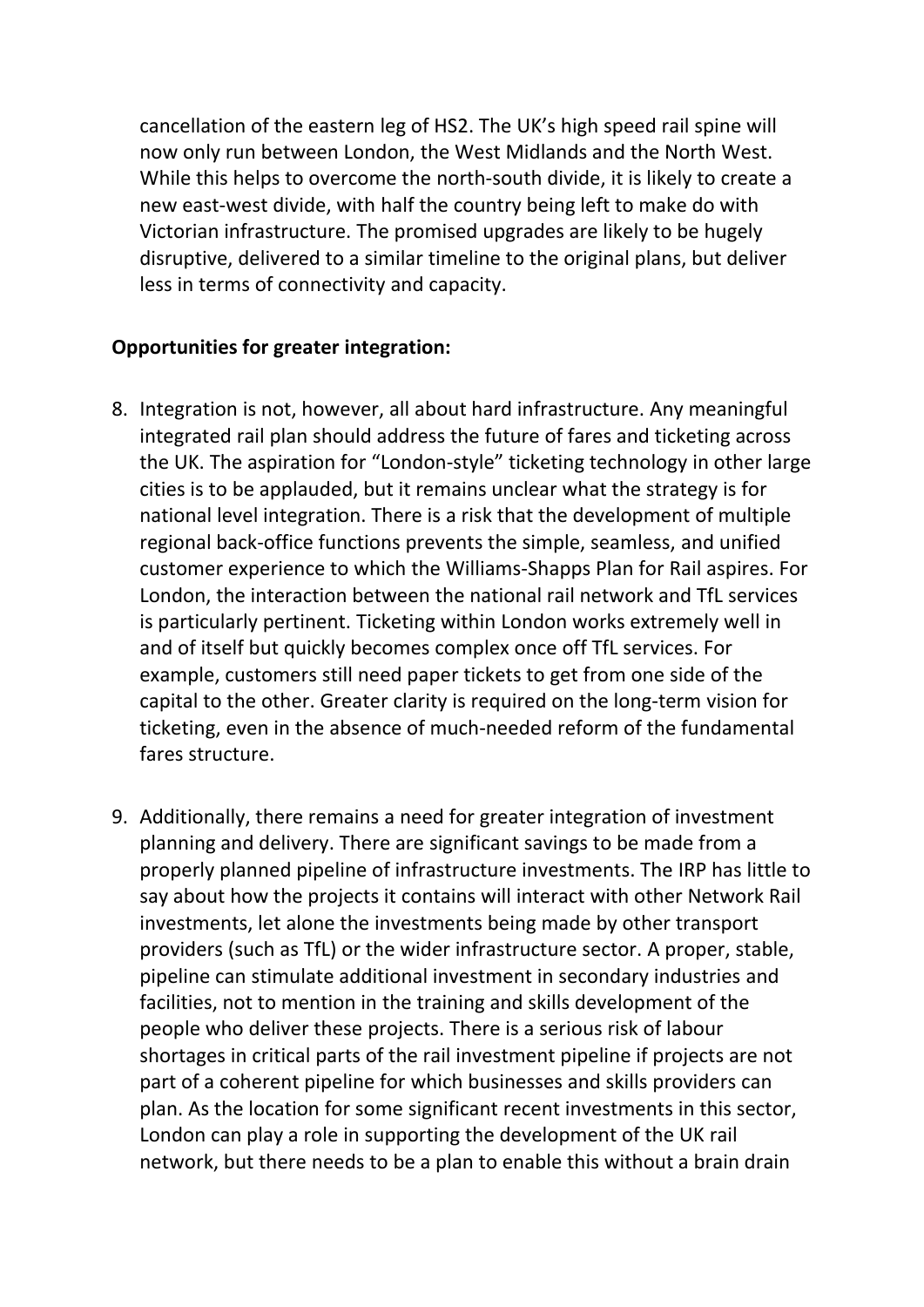that levels down the capital. Properly funding devolved bodies such as TfL and creating the structures for serious engagement and integrated planning between these bodies and national organisations such as Network Rail and Great British Railways (GBR) is the minimum necessary to achieve this.

## **Funding stability:**

- 10.All of these long-term projects require stability of funding if they are to be delivered efficiently and effectively. Whilst we welcome the £96 billon pledge in the Williams-Shapps White Paper, there needs to be greater transparency about how this money will be delivered, including the extent to which this relies on savings within the industry. We are concerned about the achievability of these targets and the potential impact not only on the delivery of the projects within the IRP but the consequent impact on the UK's net zero and levelling up ambitions.
- 11.This is no reason to pit different regions against one another. The UK as a whole faces a significant infrastructure deficit, and this is a drag on the country's productivity and growth. The National Infrastructure Commission concluded that within the fiscal remit that HM Treasury<sup>3</sup> has set for gross public investment in economic infrastructure (between 1.0% and 1.2% of GDP for each year from 2020 to 2050) there is scope for meeting the needs of London while addressing the claims of other parts of the country for significant transport investment. The NIC further concluded that over 90% of infrastructure investment over the 30 years to 2050 should be on transport, and a little over 10% of transport funding should be allocated for TfL (including Crossrail). Investing sufficiently in the transport infrastructure of every region of the UK is within the country's financial capabilities, and will help to level up the entire country and meet our net zero targets.

## **Transparency and collaboration with the private sector:**

12.The UK rail industry is facing significant upheaval in the coming years and the successful delivery of the IRP will depend in part on how successful these structural reforms are. The strategic aims of GBR are to be welcomed, but the risk of recreating an overly centralised British Rail 2.0 must be guarded against. The best way for GBR and the IRP to succeed will be to work transparently and collaboratively with the private sector. This requires early engagement and willingness to recognise the significant commercial